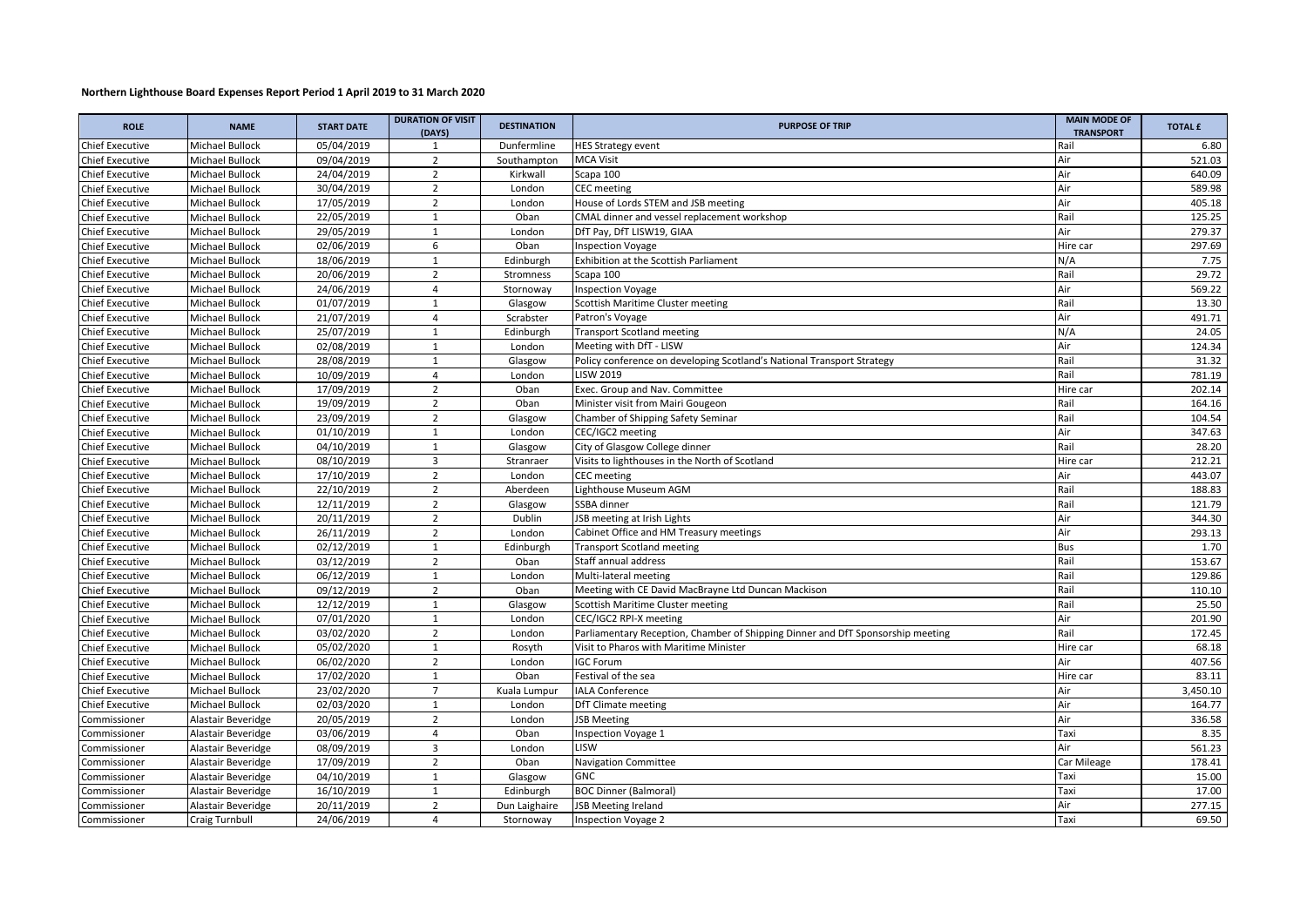| Commissioner | Duncan Murray       | 03/06/2019 | $\overline{4}$ | Oban           | Inspection Voyage 1                                                    | Car Mileage | 112.50 |
|--------------|---------------------|------------|----------------|----------------|------------------------------------------------------------------------|-------------|--------|
| Commissioner | Duncan Murray       | 13/06/2019 | $\mathbf{1}$   | Irvine         | Visit to Irvine Harbour                                                | Car Mileage | 8.10   |
| Commissioner | Duncan Murray       | 18/09/2019 | 1              | Oban           | Navigation Committee Meeting                                           | Car Mileage | 113.40 |
| Commissioner | Elaine Wilkinson    | 21/01/2019 | $\mathbf{1}$   | Edinburgh      | Heritage Trust & Managing Board Meeting                                | Car Mileage | 94.84  |
| Commissioner | Elaine Wilkinson    | 05/03/2019 | 3              | Edinburgh      | Scottish Government Interviews                                         | Car Mileage | 197.68 |
| Commissioner | Elaine Wilkinson    | 20/03/2019 | $\overline{2}$ | Edinburgh      | Managing Board and Long Service Awards                                 | Car Mileage | 168.10 |
| Commissioner | Elaine Wilkinson    | 08/04/2019 | $\overline{2}$ | Edinburgh      | Audit & Risk Committee                                                 | Car Mileage | 96.96  |
| Commissioner | Elaine Wilkinson    | 23/04/2019 | $\overline{2}$ | Edinburgh      | <b>Board of Commissioners Meeting</b>                                  | Car Mileage | 182.29 |
| Commissioner | Elaine Wilkinson    | 14/05/2019 | $\mathbf{1}$   | Edinburgh      | Heritage Trust & Managing Board Meeting                                | Car Mileage | 99.46  |
| Commissioner | Elaine Wilkinson    | 03/06/2019 | $\overline{4}$ | Oban           | <b>Inspection Voyage 1</b>                                             | Car Mileage | 29.90  |
| Commissioner | Elaine Wilkinson    | 19/06/2019 | $\overline{2}$ | Edinburgh      | Navigation Committee, Managing Board and Scottish Parliament Reception | Car Mileage | 189.28 |
| Commissioner | Elaine Wilkinson    | 08/09/2019 | 3              | London         | LISW                                                                   | Air         | 155.82 |
| Commissioner | Elaine Wilkinson    | 19/09/2019 | $\mathbf{1}$   | Edinburgh      | Managing Board                                                         | Rail        | 17.60  |
| Commissioner | Elaine Wilkinson    | 25/09/2019 | $\overline{2}$ | Edinburgh      | <b>ARC/GIAA Meeting</b>                                                | Car Mileage | 231.35 |
| Commissioner | Elaine Wilkinson    | 03/10/2019 | $\overline{2}$ | London         | <b>Dft Chairs of Audit Committees</b>                                  | Air         | 575.83 |
| Commissioner | Elaine Wilkinson    | 16/10/2019 | $\overline{2}$ | Edinburgh      | <b>Board of Commissioners Meeting</b>                                  | Car Mileage | 101.95 |
| Commissioner | Elaine Wilkinson    | 11/11/2019 | 5              | Edinburgh      | TS Interview Panel 11 and 12, Audit Committee and Managing Board       | Car Mileage | 192.00 |
| Commissioner | Elaine Wilkinson    | 21/01/2020 | $\overline{4}$ | Edinburgh      | Heritage Trust/Managing Board                                          | Car Mileage | 345.59 |
| Commissioner | Elaine Wilkinson    | 20/02/2020 | $\overline{2}$ | Edinburgh      | Audit and Risk Committee                                               | Car Mileage | 111.58 |
| Commissioner | Graham Crerar       | 24/06/2019 | $\overline{4}$ | Stornoway      | <b>Inspection Voyage 2</b>                                             | Taxi        | 21.00  |
| Commissioner | Hugh Shaw           | 24/04/2019 | $\mathbf{1}$   | Edinburgh      | <b>Board of Commissioners Meeting</b>                                  | Car Mileage | 43.70  |
| Commissioner | Hugh Shaw           | 02/05/2019 | $\mathbf{1}$   | Glasgow        | <b>HUET Clyde Training Solutions</b>                                   | Car Mileage | 64.80  |
| Commissioner | Hugh Shaw           | 15/05/2019 | $\mathbf{1}$   | Edinburgh      | <b>Board of Commissioners Meeting</b>                                  | Car Mileage | 43.70  |
| Commissioner | Hugh Shaw           | 03/06/2019 | $\overline{4}$ | Oban           | Inspection Voyage 1                                                    | Car Mileage | 106.20 |
| Commissioner | Hugh Shaw           | 19/06/2019 | $\mathbf{1}$   | Edinburgh      | Navigation Committee, Managing Board and Scottish Parliament Reception | Car Mileage | 63.33  |
| Commissioner | Hugh Shaw           | 20/06/2019 | 1              | Glasgow        | City of Glasgow College Graduation Ceremony                            | Car Mileage | 71.93  |
| Commissioner | Hugh Shaw           | 14/08/2019 | $\mathbf{1}$   | Edinburgh      | <b>Replacement Vessel Meeting</b>                                      | N/A         | 8.50   |
| Commissioner | Hugh Shaw           | 17/09/2019 | $\overline{2}$ | Oban           | <b>Navigation Committee Meeting</b>                                    | Car Mileage | 175.72 |
| Commissioner | Hugh Shaw           | 19/09/2019 | $\mathbf{1}$   | Edinburgh      | <b>Board of Commissioners Meeting</b>                                  | N/A         | 8.50   |
| Commissioner | Hugh Shaw           | 16/10/2019 | $\overline{2}$ | Edinburgh      | <b>Board of Commissioners Meeting</b>                                  | Car Mileage | 140.12 |
| Commissioner | Hugh Shaw           | 05/11/2019 | 1              | Edinburgh      | <b>SUGC</b>                                                            | Car Mileage | 46.40  |
| Commissioner | Hugh Shaw           | 12/11/2019 | $\overline{2}$ | Glasgow        | <b>SSBA Dinner</b>                                                     | Car         | 146.52 |
| Commissioner | Hugh Shaw           | 14/11/2019 | 1              | Edinburgh      | H&S Comm                                                               | Car         | 8.50   |
| Commissioner | Hugh Shaw           | 15/11/2019 | $\mathbf{1}$   | Edinburgh      | Managing Board - Nov 19                                                | Car Mileage | 47.70  |
| Commissioner | Hugh Shaw           | 11/12/2019 | $\mathbf{1}$   | Edinburgh      | <b>Navigation Committee</b>                                            | Car Mileage | 55.80  |
| Commissioner | Hugh Shaw           | 14/01/2020 | $\mathbf{1}$   | Edinburgh      | <b>Benefits Workshop</b>                                               | Car Mileage | 47.30  |
| Commissioner | Hugh Shaw           | 20/01/2020 | $\mathbf{1}$   | Edinburgh      | Ship Replacement Meeting                                               | Car Mileage | 47.30  |
| Commissioner | Hugh Shaw           | 21/01/2020 | $\mathbf{1}$   | Edinburgh      | <b>Heritage Trust</b>                                                  | Car Mileage | 55.57  |
| Commissioner | Hugh Shaw           | 22/01/2020 | $\mathbf{1}$   | Edinburgh      | Managing Baord                                                         | Car Mileage | 47.30  |
| Commissioner | Hugh Shaw           | 17/03/2020 | $\mathbf{1}$   | Rosyth         | Ship Replacement programme - Visiting Pharos/Babcock                   | Car Mileage | 72.00  |
| Commissioner | James Wolffe        | 21/07/2019 | $\overline{4}$ | Scrabster      | Patrons Voyage                                                         | Air         | 477.57 |
| Commissioner | Mhairi Stephen      | 24/06/2019 | $\overline{4}$ | Stornoway      | <b>Inspection Voyage 2</b>                                             | Air         | 429.14 |
| Commissioner | Michael Brew        | 20/03/2019 | $\overline{2}$ | Edinburgh      | Managing Board and Long Service Awards                                 | Taxi        | 51.79  |
| Commissioner | Michael Brew        | 28/03/2019 | $\overline{2}$ | Oban           | <b>Public Meeting</b>                                                  | Hire car    | 113.80 |
| Commissioner | Michael Brew        | 23/04/2019 | 3              | Edinburgh      | <b>Board of Commissioners Meeting</b>                                  | Taxi        | 251.50 |
| Commissioner | Michael Brew        | 14/05/2019 | $\overline{2}$ | Edinburgh      | Heritage Trust & Managing Board Meeting                                | Air         | 267.26 |
| Commissioner | <b>Michael Brew</b> | 20/05/2019 | $\overline{2}$ | London         | <b>JSB Meeting</b>                                                     | Air         | 301.75 |
| Commissioner | Michael Brew        | 18/06/2019 | 3              | Edinburgh      | Navigation Committee and Managing Board                                | Air         | 447.30 |
| Commissioner | Michael Brew        | 23/06/2019 | 5              | Stornoway      | <b>Inspection Voyage 2</b>                                             | Air         | 402.03 |
| Commissioner | Michael Brew        | 20/07/2019 | $\overline{4}$ | Scrabster      | Patrons Voyage                                                         | Air         | 962.99 |
| Commissioner | Michael Brew        | 09/09/2019 | 5              | London         | LISW                                                                   | Air         | 317.86 |
| Commissioner | Michael Brew        | 17/09/2019 | 3              | Oban/Edinburgh | Navigation Committee and Managing Board                                | Air         | 426.93 |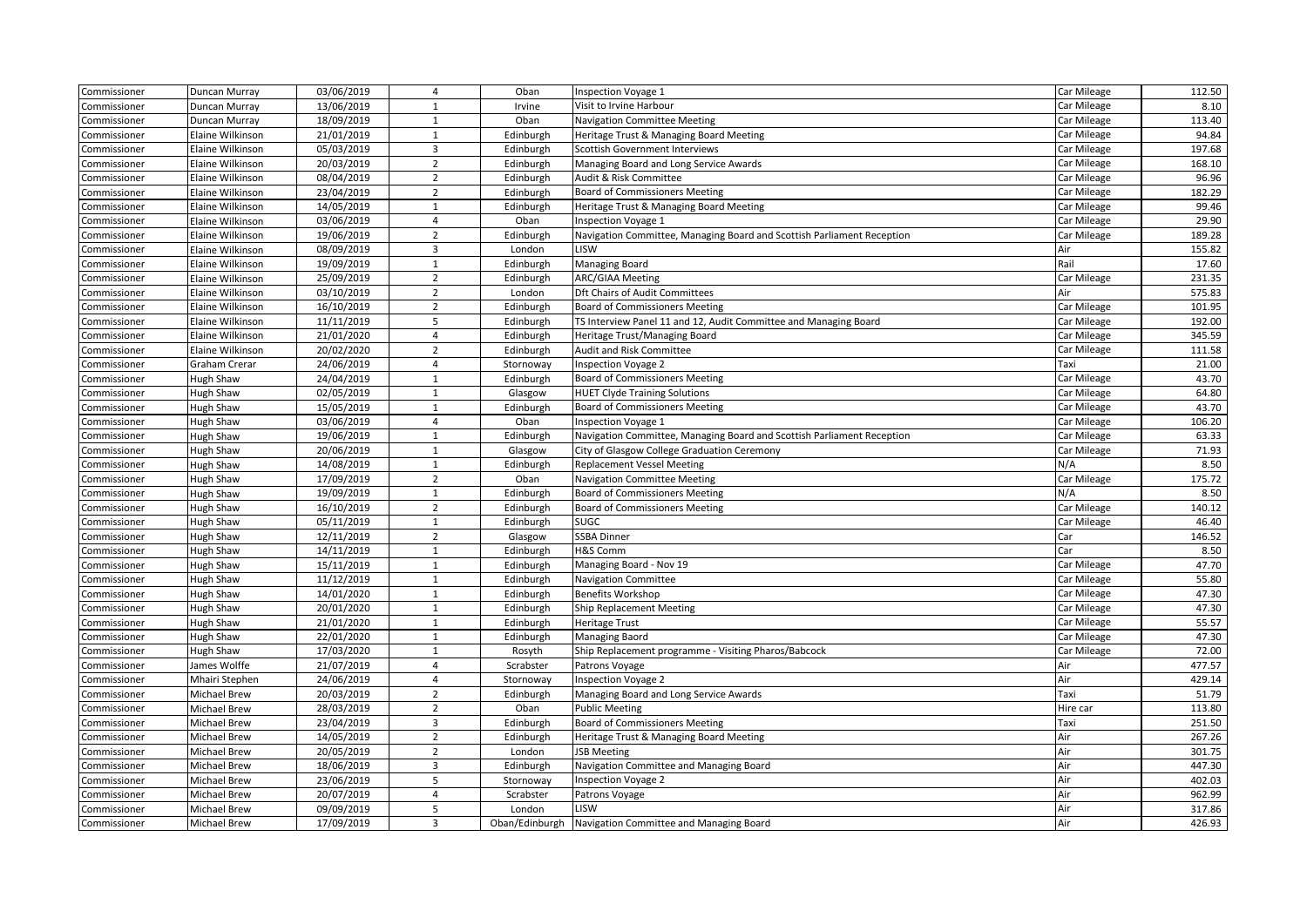| Commissioner | <b>Michael Brew</b> | 16/10/2019 | $\overline{2}$ | Edinburgh              | <b>Board of Commissioners Meeting</b>                                                     | Air        | 309.70   |
|--------------|---------------------|------------|----------------|------------------------|-------------------------------------------------------------------------------------------|------------|----------|
| Commissioner | <b>Michael Brew</b> | 31/10/2019 | $\mathbf{1}$   | London                 | <b>RNLI Meeting</b>                                                                       | Air        | 214.88   |
| Commissioner | <b>Michael Brew</b> | 07/11/2019 | $\mathbf{1}$   | London                 | <b>Trinity House</b>                                                                      | Air        | 256.46   |
| Commissioner | Michael Brew        | 10/11/2019 | $\overline{2}$ | Edinburgh              | <b>Navigation Committee</b>                                                               | Air        | 221.76   |
| Commissioner | Michael Brew        | 12/11/2019 | $\overline{2}$ | Glasgow                | <b>SSBA Dinner</b>                                                                        | Air        | 233.08   |
| Commissioner | <b>Michael Brew</b> | 14/11/2019 | $\overline{2}$ | Edinburgh              | <b>Managing Board Meeting</b>                                                             | Air        | 185.36   |
| Commissioner | <b>Michael Brew</b> | 20/11/2019 | $\overline{2}$ | Dun Laighaire          | Dun Laighaire                                                                             | Air        | 258.80   |
| Commissioner | <b>Michael Brew</b> | 06/12/2019 | $\mathbf{1}$   | London                 | Multi-lateral meeting                                                                     | Air        | 256.29   |
| Commissioner | <b>Michael Brew</b> | 10/12/2019 | $\overline{2}$ | Edinburgh              | <b>Navigation Committee</b>                                                               | Air        | 304.14   |
| Commissioner | <b>Michael Brew</b> | 21/01/2020 | $\overline{4}$ | Edinburgh              | Managing Board & Commissioners Interviews                                                 | Air        | 486.97   |
| Commissioner |                     | 19/09/2019 | $\mathbf{1}$   |                        | Managing Board                                                                            | Rail       | 17.70    |
| Commissioner | Rob Woodward        | 16/10/2019 | $\mathbf{1}$   | Edinburgh<br>Edinburgh | <b>Board of Commissioners Meeting</b>                                                     | Rail       | 26.40    |
|              | Rob Woodward        | 13/11/2019 | $\mathbf{1}$   |                        |                                                                                           | Rail       | 17.00    |
| Commissioner | Rob Woodward        |            |                | Edinburgh              | Audit and Risk Committee                                                                  | Rail       |          |
| Commissioner | Rob Woodward        | 14/11/2019 | $\mathbf{1}$   | Edinburgh              | Managing Board                                                                            |            | 17.70    |
| Commissioner | Rob Woodward        | 22/01/2020 | $\mathbf{1}$   | Edinburgh              | Managing Board                                                                            | Air/Taxi   | 115.81   |
| Director     | Mairi Rae           | 01/04/2019 | 3              | London/Glasgow         | IGC6 Meeting in London                                                                    | Air        | 431.75   |
| Director     | Mairi Rae           | 21/05/2019 | $\overline{2}$ | London                 | IGC2 meeting                                                                              | Air        | 103.85   |
| Director     | Mairi Rae           | 29/05/2019 | $\mathbf{1}$   | London                 | DfT Pay, DfT LISW19, GIAA                                                                 | Air        | 282.19   |
| Director     | Mairi Rae           | 19/06/2019 | 1              | Edinburgh              | Scottish Parliament Event and Public Bodies Director of Finance Forum Event               | Taxi       | 25.46    |
| Director     | Mairi Rae           | 24/06/2019 | $\overline{4}$ | Stornoway              | <b>Inspection Voyage</b>                                                                  | Air        | 31.17    |
| Director     | Mairi Rae           | 08/07/2019 | $\overline{2}$ | London                 | IGC2 meeting                                                                              | Air        | 417.35   |
| Director     | Mairi Rae           | 18/07/2019 | $\mathbf{1}$   | Portsmouth             | DfT Maritime Annual Report Event                                                          | Air        | 203.68   |
| Director     | Mairi Rae           | 02/08/2019 | $\mathbf{1}$   | London                 | Meeting with DfT - LISW                                                                   | Air        | 281.11   |
| Director     | Mairi Rae           | 08/09/2019 | 6              | London                 | <b>LISW 2019</b>                                                                          | Air        | 1,122.71 |
| Director     | Mairi Rae           | 17/09/2019 | $\overline{2}$ | Oban                   | Exec. Group and Nav. Committee                                                            | Hire car   | 140.33   |
| Director     | Mairi Rae           | 01/10/2019 | 3              | London                 | CEC/IGC2 Forum, UKHO, Met Office                                                          | Air        | 541.79   |
| Director     | Mairi Rae           | 16/10/2019 | $\mathbf{1}$   | Edinburgh              | Commissioners dinner                                                                      | <b>Bus</b> | 3.40     |
| Director     | Mairi Rae           | 18/10/2019 | $\mathbf{1}$   | London                 | CEC/IGC2 Forum and DfT Corporate Plan meeting                                             | Air        | 339.44   |
| Director     | Mairi Rae           | 28/10/2019 | $\overline{4}$ | London                 | Global Marine Insurance Academy                                                           | Air        | 839.03   |
| Director     | Mairi Rae           | 25/11/2019 | $\mathbf{1}$   | Edinburgh              | LAC dinner                                                                                | Taxi       | 15.30    |
| Director     | Mairi Rae           | 26/11/2019 | $\overline{2}$ | London                 | Cabinet Office and HM Treasury meetings                                                   | Air        | 298.31   |
| Director     | Mairi Rae           | 02/12/2019 | $\mathbf{1}$   | Edinburgh              | <b>Transport Scotland meeting</b>                                                         | Bus        | 1.70     |
| Director     | Mairi Rae           | 04/12/2019 | $\overline{2}$ | London                 | IGC2, IGC5, Chamber of Shipping                                                           | Air        | 532.10   |
| Director     | Mairi Rae           | 07/01/2020 | $\mathbf{1}$   | London                 | CEC/IGC2 RPI-X meeting                                                                    | Air        | 303.31   |
| Director     | Mairi Rae           | 22/01/2020 | $\overline{2}$ | London                 | Gov ICT Conference                                                                        | Air        | 499.98   |
| Director     | Mairi Rae           | 04/02/2020 | $\overline{4}$ | London                 | Merchant Navy Training Board and DfT Sponsor Team, Helicopter meeting IGC5, Tri-GLA Forum | Air        | 959.30   |
| Director     | Mairi Rae           | 11/02/2020 | $\mathbf{1}$   | London                 | CAA, DfT, GLA Helicopter brexit meeting                                                   | Air        | 413.56   |
| Director     | Mairi Rae           | 17/02/2020 | $\mathbf{1}$   | Rosyth                 | Vessel replacement project                                                                | Hire car   | 49.73    |
| Director     | Phil Day            | 31/03/2019 | 6              | Paris                  | <b>IALA ARM</b>                                                                           | Air        | 1,205.36 |
| Director     | Phil Day            | 09/04/2019 | $\overline{2}$ | Southampton            | <b>MCA Visit</b>                                                                          | N/A        | 138.00   |
| Director     | Phil Day            | 24/04/2019 | $\overline{4}$ | Kirkwall               | Scapa 100                                                                                 | Air        | 509.59   |
| Director     | Phil Day            | 28/04/2019 | 5              | Fareham                | Merchant Navy Liasion Course                                                              | Air        | 317.61   |
| Director     | Phil Day            | 13/05/2019 | $\mathbf{1}$   | London                 | Vessel replacement project                                                                | Air        | 82.72    |
| Director     | Phil Day            | 16/05/2019 | $\mathbf{1}$   | Glasgow                | <b>HCMM</b>                                                                               | Rail       | 13.30    |
| Director     | Phil Day            | 20/05/2019 | $\overline{4}$ | Oban                   | Audit and vessel replacement workshop                                                     | Hire car   | 424.11   |
| Director     | Phil Day            | 24/06/2019 | $\overline{4}$ | Stornoway              | <b>Inspection Voyage</b>                                                                  | Air        | 458.50   |
| Director     | Phil Day            | 09/07/2019 | $\mathbf{1}$   | London                 | Chamber of Shipping meeting                                                               | Air        | 288.73   |
| Director     | Phil Day            | 10/07/2019 | $\overline{2}$ | Inverness              | Pole Star grounding                                                                       | Hire car   | 80.37    |
| Director     | Phil Day            | 21/07/2019 | $\overline{4}$ | Scrabster              | Patron's Voyage                                                                           | Air        | 467.06   |
| Director     | Phil Day            | 20/08/2019 | 1              | Clydebank              | <b>SNWS meeting</b>                                                                       | Hire car   | 30.94    |
| Director     | Phil Day            | 05/09/2019 | $\mathbf{1}$   | London                 | IGC5                                                                                      | Air        | 352.87   |
| Director     | Phil Day            | 08/09/2019 | $\overline{7}$ | London                 | <b>LISW 2019</b>                                                                          | Rail       | 789.49   |
|              |                     |            |                |                        |                                                                                           |            |          |